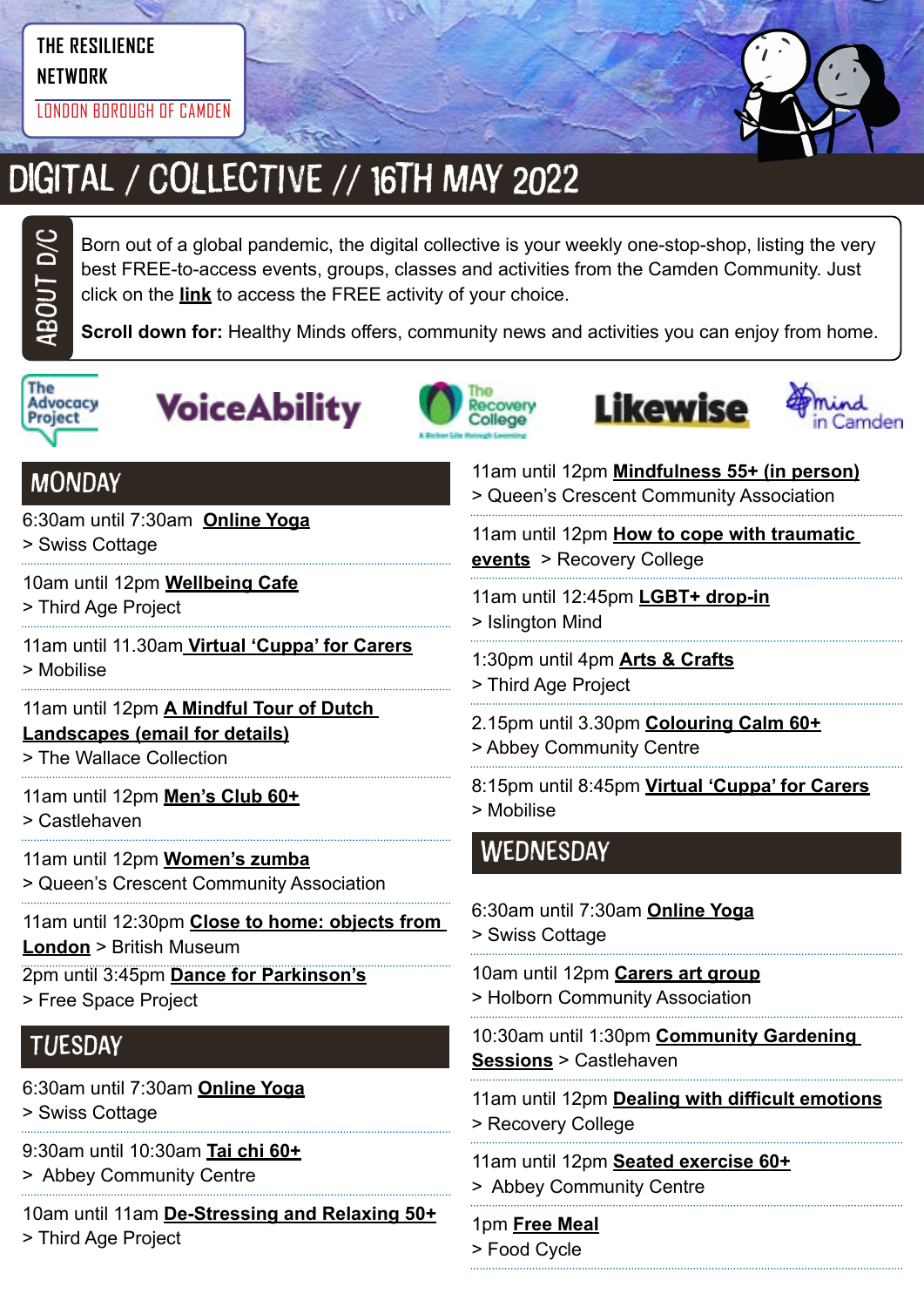| 2pm until 3pm Men's Fitness<br>> Abbey Community Centre                                                                                                          | 1pm until 4pm <b>Understanding anger</b><br>> Recovery College                                                                                                                          |
|------------------------------------------------------------------------------------------------------------------------------------------------------------------|-----------------------------------------------------------------------------------------------------------------------------------------------------------------------------------------|
| 2pm until 3:30pm <b>Freedom to Make</b> (virtual knitting<br>& textiles workshops) > Free Space Project                                                          | 1:30pm until 2pm LGBT+ yoga<br>> Islington Mind                                                                                                                                         |
| 4pm until 4.30pm Virtual 'Cuppa' for Carers<br>> Mobilise                                                                                                        | 3pm until 4pm Re-cycle-art class 60+<br>> Abbey Community Centre                                                                                                                        |
| 6:30pm until 7:30pm Legal Advice Drop in<br>> Parish of Old St Pancras                                                                                           | 7:30pm until 8:30pm <b>Online quiz</b><br>> Healthy Minds, Healthy Bods                                                                                                                 |
| 8:15pm Lesbian Discussion Group<br>$>$ LDG                                                                                                                       | FRIDAY                                                                                                                                                                                  |
| <b>THURSDAY</b>                                                                                                                                                  | 6:30am until 7:30am Online Yoga<br>> Swiss Cottage                                                                                                                                      |
| 6:30am until 7:30am Online Yoga<br>> Swiss Cottage<br>10am until 11:30pm Discovering the digital world:<br>tools to improve your wellbeing<br>> Recovery College | 9:30am Dementia awareness workshop<br>> Bluebird Care Camden                                                                                                                            |
|                                                                                                                                                                  | 11am Dementia awareness workshop<br>> Bluebird Care Camden                                                                                                                              |
|                                                                                                                                                                  | 11am until 12pm Mindfulness 55+ (online/phone)<br>> Queen's Crescent Community Association                                                                                              |
| 10am until 4pm Camden Job and Skills Event<br>> Camden Council                                                                                                   | 12pm Dementia singing<br>> Bluebird Care Camden<br>12:30pm Free community lunch<br>> Bluebird Care Camden<br>4pm until 4:30pm Virtual Cuppa for Carers<br>> Mobilise<br><b>SATURDAY</b> |
| 10:30am until 11:30am Yoga 60+<br>> Castlehaven                                                                                                                  |                                                                                                                                                                                         |
| 11am until 11:30pm Virtual 'Cuppa' for Carers<br>> Mobilise                                                                                                      |                                                                                                                                                                                         |
| 11am until 12pm Breathing for Wellbeing<br>> Free Space Project                                                                                                  |                                                                                                                                                                                         |
| 11am until 12pm Health checks<br>> Queen's Crescent Community Association                                                                                        | 1pm Free Meal                                                                                                                                                                           |
| 11:30am until 12:30pm Women's yoga<br>> Queen's Crescent Community Association                                                                                   | > Food Cycle<br>1:30pm until 4pm <b>Clothes Swap</b>                                                                                                                                    |

> Queen's Crescent Community Association

> Think & Do Camden